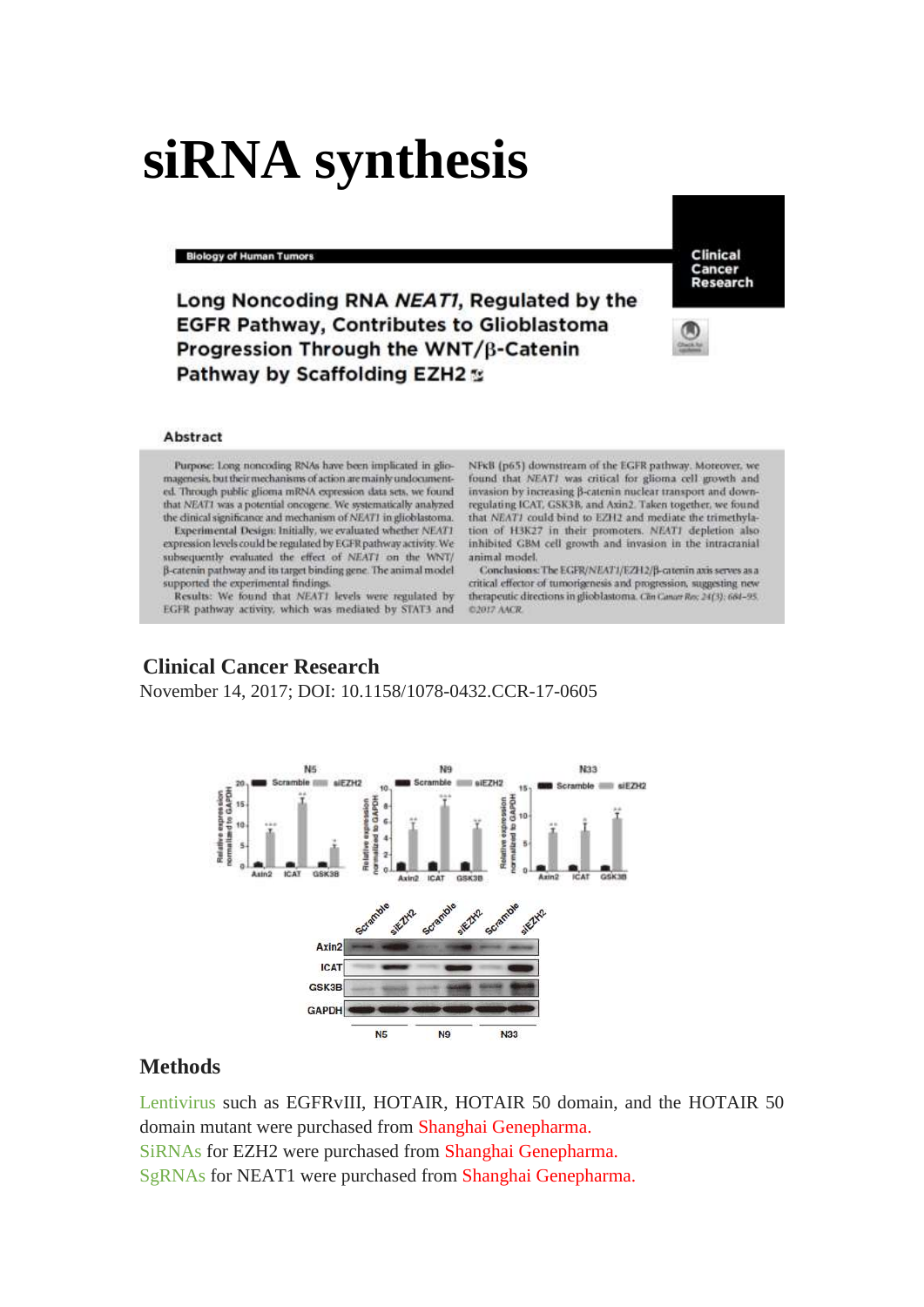

Liqun Lei<sup>12,3</sup>, Hongquan Chen<sup>4,5</sup>, Wei Xue<sup>6</sup>, Bei Yang<sup>1</sup>, Bian Hu<sup>18</sup>, Jia Wei<sup>6</sup>, Lijie Wang<sup>1,2,3</sup>, Yiqiang Cui<sup>4</sup>, Wei Li<sup>4</sup>, Jianying Wang<sup>4</sup>, Lei Yan<sup>2,3,</sup> Wanjing Shang<sup>1,2,3</sup>, Jimin Gao<sup>5</sup>, Jiahao Sha<sup>4</sup>, Min Zhuang<sup>1</sup>, Xingxu Huang<sup>1</sup>, Bin Shen<sup>O4\*</sup>, Li Yang<sup>o4\*</sup> and Jia Chen<sup>O1\*</sup>

The APOBEC-AID family of cytidine deaminase prefers single-stranded nucleic acids for cytidine-to-uridine deamination. Single-stranded nucleic acids are commonly involved in the DNA repair system for breaks generated by CRISPR-Cas9. Here, we show in human cells that APOBEC3 can trigger cytidine deamination of single-stranded oligodeoxynucleotides, which ultimately results in base substitution mutations in genomic DNA through homology-directed repair (HDR) o double-strand breaks. In addition, the APOBEC3-catalyzed deamination in genomic single-stranded DNA formed during the repair of Cas9 nickase-generated single-strand breaks in human cells can be further processed to vield mutations mainly involving insertions or deletions (indels). Both APOBEC3-mediated deamination and DNA-repair proteins play important roles in the generation of these indels. Therefore, optimizing conditions for the repair of CRISPR-Cas9-generated DNA breaks, such as using double-stranded donors in HDR or temporarily suppressing endogenous APOBEC3s, can repress these unwanted mutations in genomic DNA.

# **Nature**

nature structural &

molecular biology

VOL 25 | JANUARY 2018



# **Methods**

Control siRNA (no target in mammalian cells, A06001), siRNAs against APOBEC3B (5′-GUGAUUAAUUGGCUCCAUA-3′), APOBEC3C (5′-CAAUGUAUCCAGGCACAUU-3′), APOBEC3F (5′-GACGAUGAAGAAUUUGCAU-3′), APOBEC3H(5′-CUGUAAAUCCAGCCGGGUA-3′) and MRE11 (5′-CACUUCAAAGACAGAUCAA-3′) were synthesized by GenePharma (stable siRNA).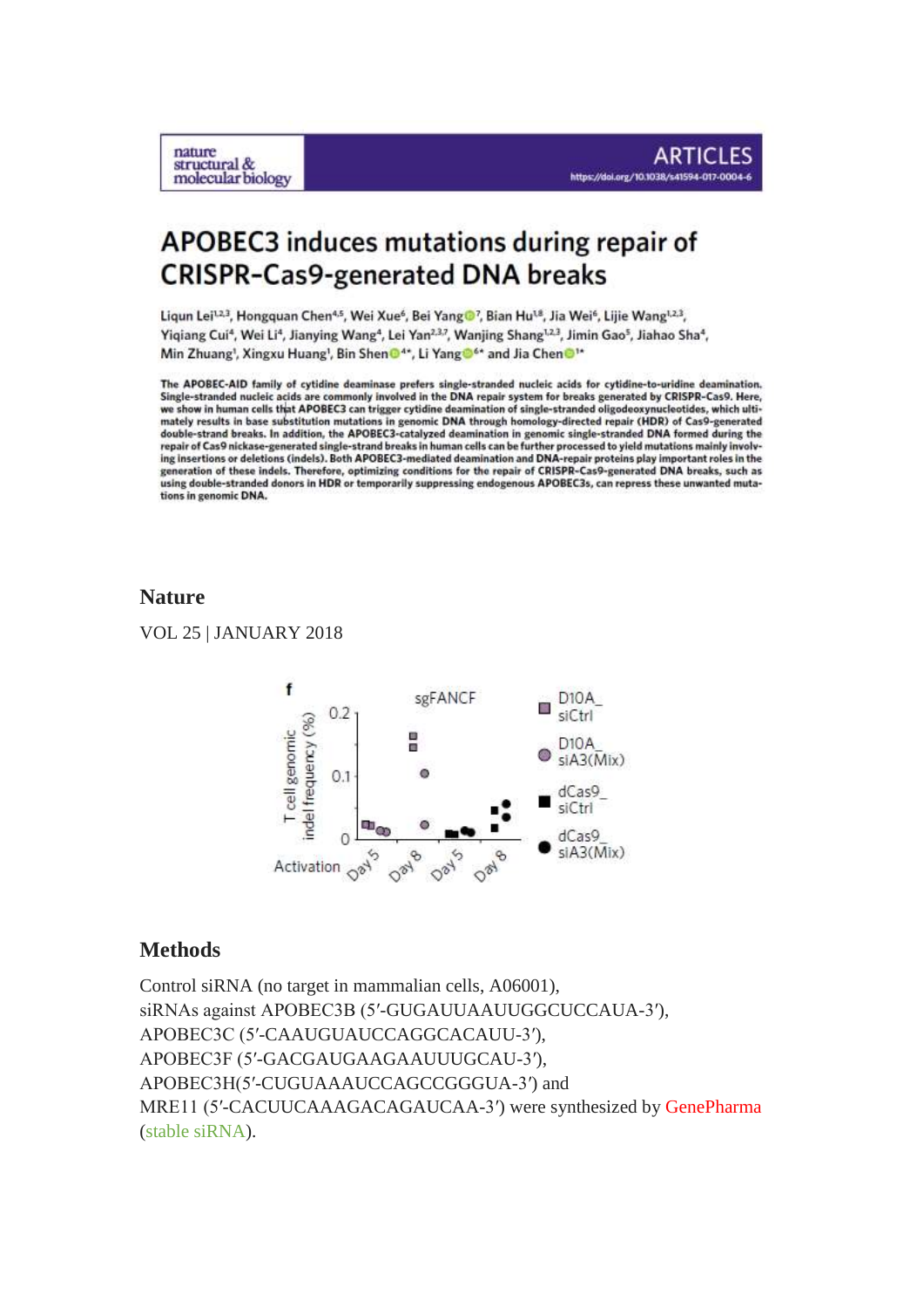# Molecular Cancer

## **RESEARCH**

### **Open Access**

# CircMUC16 promotes autophagy of epithelial ovarian cancer via interaction with ATG13 and miR-199a



Xiaoling Gan<sup>1+</sup>, Hongtao Zhu<sup>1+</sup>, Xingwei Jiang<sup>1</sup>, Samuel C. Obiegbusi<sup>1</sup>, Min Yong<sup>1</sup>, Xingtao Long<sup>2</sup> and Jianguo Hu<sup>1</sup>

### Abstract

Background: Circular RNA (circRNA) has been proven to play a significant role in multiple types of cancer. However, the expression and role of circRNAs in epithelial ovarian cancer (EOC) remains elusive.

Methods: CircRNA and mRNA expression profiles of EOC were screened with sequencing analysis. Gene silencing and over-expression were used to study circRNA function. Cell proliferation and Matrigel invasion assays were used to detect cell proliferation and invasion, respectively. The expression of circRNAs, mRNAs and miRNAs was detected using qPCR. The location of circRNAs was detected using FISH. The expression of proteins was detected using western blot and immunohistochemistry.

Results: CircMUC16 had increased expression in EOC tissues as compared to healthy ovarian tissues. The expression of circMUC16 was linked to the progression in stage and grade of EOC. Hence, silencing circMUC16 suppressed autophagy flux of SKOV3 cells. In contrast, ectopic expression of circMUC16 promoted autophagy flux of A2780 cells. CircMUC16-mediated autophagy exacerbated EOC invasion and metastasis. Mechanistically, circMUC16 could directly bind to miR-199a-5p and relieve suppression of target Bedin1 and RUNX1. In turn, RUNX1 elevated the expression of circMUC16 via promotion of its transcription. CircMUC16 could directly bind to ATG13 and promote its expression.

Conclusion: This study demonstrated that circMUC16 regulated Bedin1 and RUNX1 by sponging miR-199a-5p. The data suggested that circMUC16 could be a potential target for EOC diagnosis and therapy.

Keywords: CircMUC16, Autophagy, Bedin1, RUNX1, miR-199a-5p



# **Molecular Cancer**

(2020) 19:45

# **Methods**

The circMUC16-lentiviral expression vector (named LV6) were purchased from Genepharma. MIR199A mimics and inhibitors were synthesized by Genepharma. We constructed pCMV5-Beclin1 for overexpression of Beclin1. The siRNA was synthesized by Genepharma (Shanghai, China). Biotin-labelled circMUC16 probe was purchased from Genepharma.

The primers were purchased from Genepharma.

FITClabeled probe against miR-199a were obtained from Genepharma.